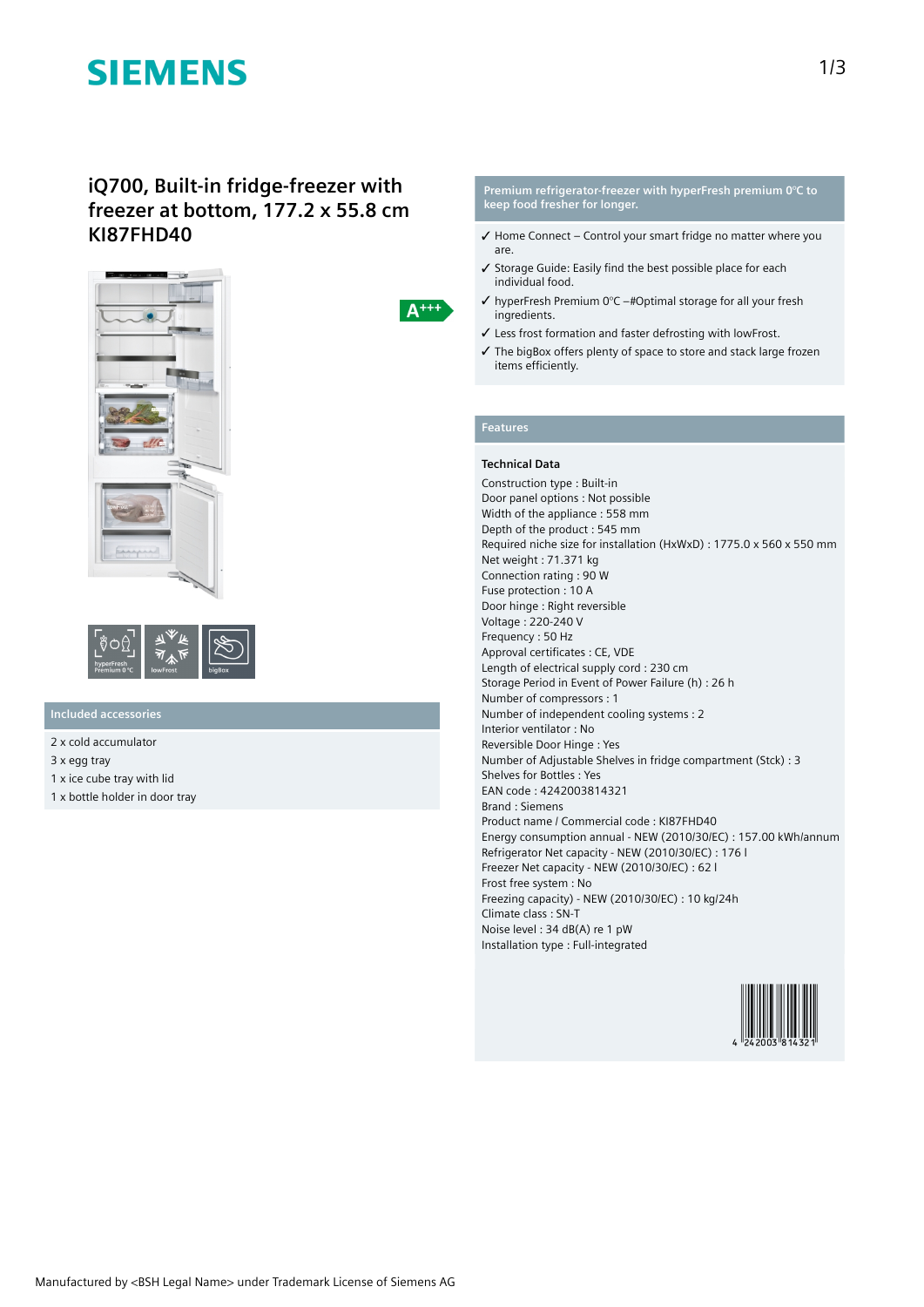# **SIEMENS**

# iQ700, Built-in fridge-freezer with freezer at bottom, 177.2 x 55.8 cm **KI87FHD40**

### **Features**

#### **Performance and Consumption**

- Energy Efficiency Class: A+++ kWh/yr: 0.429 kWh
- Total net capacity: 238 l litres
- Net fridge capacity: 176 litres
- Net freezer capacity: 62 litres
- Noise level dB(A) re 1 pW: 34

#### Design features

- Home Connect: Remote Monitoring and Control with Wi-Fi connectivity
- lowFrost less ice creation and therefore quicker defrosting
- Right hinged door, door reversible
- LED display for fridge and freezer

#### Food freshness system

- VitaControl constant temperature by intelligent sensor technology - Constant temperature control by intelligent sensor t e c h n olo g y
- Twin evaporators allows independent temperature control and ensures there is no transference of humidity between the fridge and freezer cavity.

#### **Key features - Fridge section**

- 4 safety glass shelves (3 height adjustable)
- Vario shelf useful storage when required
- Easy access shelf easy access and everything in sight
- 1 hyperFresh premium  $0^{\circ}$ C box with adjustable humidity keeps fruit and vegetables fresher for longer.
- 
- ●<br>● 3 door trays, including 1x dairy compartment
- Bottle rack
- LED fridge light with Soft Start
- ●<br>● Super Cooling: automatic deactivation

## Key features - Freezer section

### • Manual defrost freezer

- 2 transparent freezer drawers, 1 bigBox
- 4 star rating
- superFreeze function with automatic deactivation
- Freezing capacity in 24 hours: 10 kg
- Maximum freezer storage time in power failure: 26 hours

#### **F u n c t i o n s**

- Freezer malfunction warning signal: Optical and acoustical
- Acoustic open door warning system
- Holiday mode

#### **Additional features**

• 2 x cold accumulator, 3 x egg tray, 1 x ice cube tray, 1 x bottle holder in door tray

#### Dimension and installation

- Climate class SN-T (suitable for ambient temperatures between 10 to 43°C)
- Connection value 90 W
- Dimensions: 177.2 cm H x 55.8 cm W x 54.5 cm D
- Niche Dimensions: 177.5 cm H x 56 cm W x 55 cm D